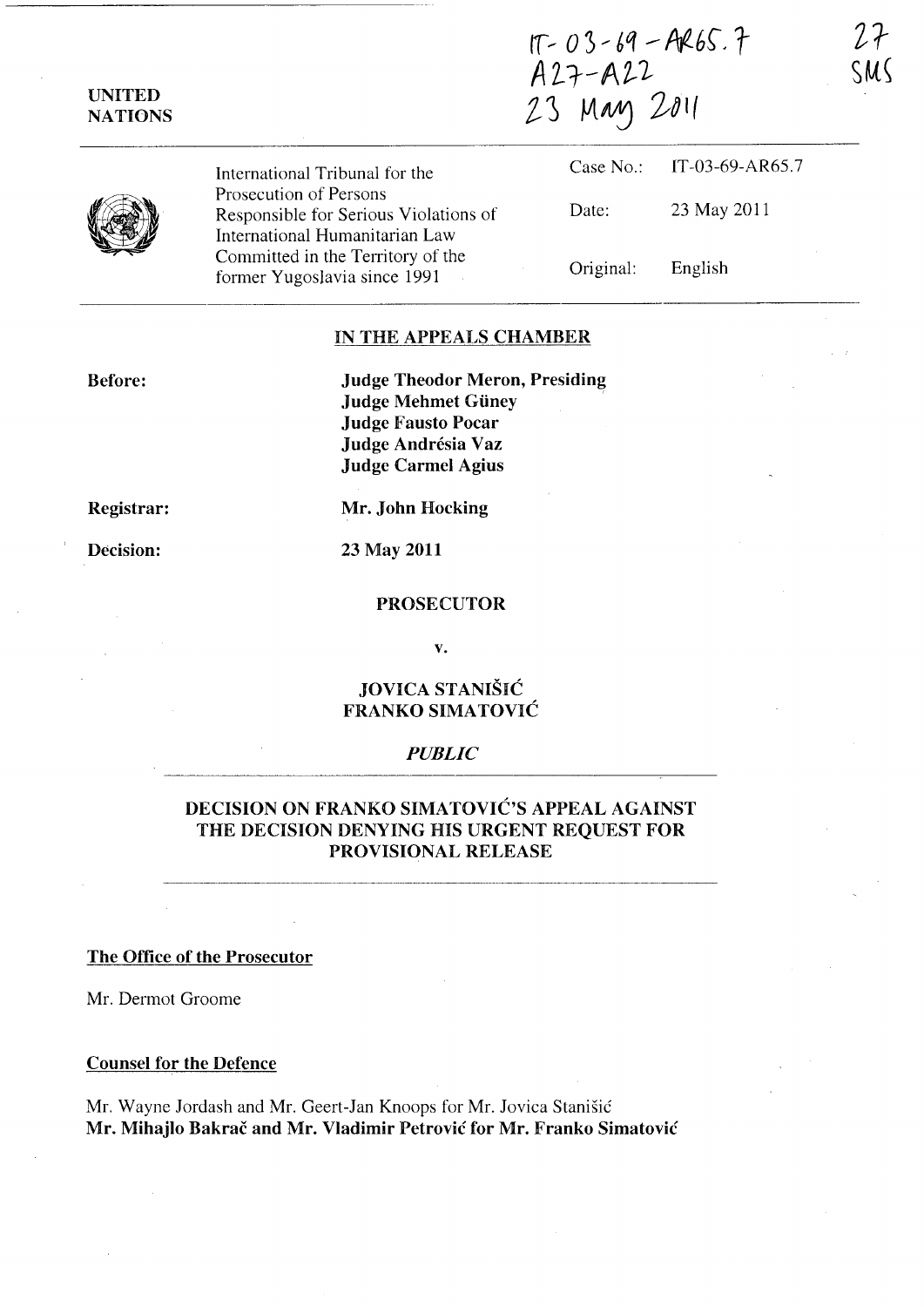THE APPEALS CHAMBER of the International Tribunal for the Prosecution of Persons Responsible for Serious Violations of International Humanitarian Law Committed in the Territory of the former Yugoslavia since 1991 ("Tribunal"),

NOTING the "Decision on Simatovic Urgent Request for Provisional Release" rendered by Trial Chamber I ("Trial Chamber") on 21 April 2011, which denied a request for provisional release submitted by Franko Simatović ("Simatović");  $\frac{1}{2}$ 

BEING SEISED of the "Appeal Against the Decision Denying Franko Simatovic's [sic] Urgent Request for Provisional Release" filed by Simatovic on 28 April 2011 ("Appeal");

NOTING the "Prosecution Response to Appeal Against the Decision Denying Franko Simatovic's Urgent Request for Provisional Release" filed by the Office of the Prosecutor on 6 May 2011, opposing the Appeal; $<sup>2</sup>$ </sup>

NOTING that Simatovic's sole ground of appeal is his argument that the Trial Chamber erred in law by denying Simatović's request for provisional release on the basis that his request involved a late stage of the trial's proceedings and did not present "compelling humanitarian grounds"; $3$ 

CONSIDERING that the "compelling humanitarian grounds" requirement for granting provisional release at a late stage of trial proceedings is well established in the Tribunal's jurisprudence;<sup>4</sup>

FINDING that Simatovic has therefore failed to demonstrate any error in the Impugned Decision;

HEREBY DISMISSES the Appeal.

Done in English and French, the English text being authoritative.

 $2h$ 

<sup>I</sup>*Prosecutor v. lovica Stani§ic' and Franko Simatovic',* Case No. IT-03-69-T, Decision on Simatovic Urgent Request for Provisional Release, 21 April 2011 ("Impugned Decision"), para. 14.

Simatović did not file a reply.

 $3$  Appeal, paras 6-9.

<sup>&</sup>lt;sup>4</sup> See, e.g., Prosecutor v. Vujadin Popović et al., Decision on Radivoje Miletić's Appeal Against Decision on Miletić's Motion for Provisional Release, 19 November 2009, para. 7; *Prosecutor v. ladranko Prlic' et al.,* Case No. IT-04-74- AR65.17, Decision on Prosecution's Appeal Against Decision on Prlic's Motion for Provisional Release, 23 July 2009 (public redacted version), para. 6; *Prosecutor v. ladranko Prlic' et al.,* Case No. IT -04-74-AR6S.16, Decision on Prosecution's Appeal Against Decision on Pušić's Motion for Provisional Release, 20 July 2009 (public redacted version), para. 6; *Prosecutor v. Vujadin Popović et al.*, Case No. IT-05-88-AR65.8, Decision on Prosecution's Appeal Against Decision on Gvero's Motion on Provisional Release, 20 July 2009 (public redacted version), para. 6; *Prosecutor v. ladranko Prlie' et aI.,* Case No. IT-04-74-AR65.IS, Decision on Prosecution's Appeal Against the Trial Chamber's Decision on Slobodan Praljak's Motion for Provisional Release, 8 July 2009, para. 7.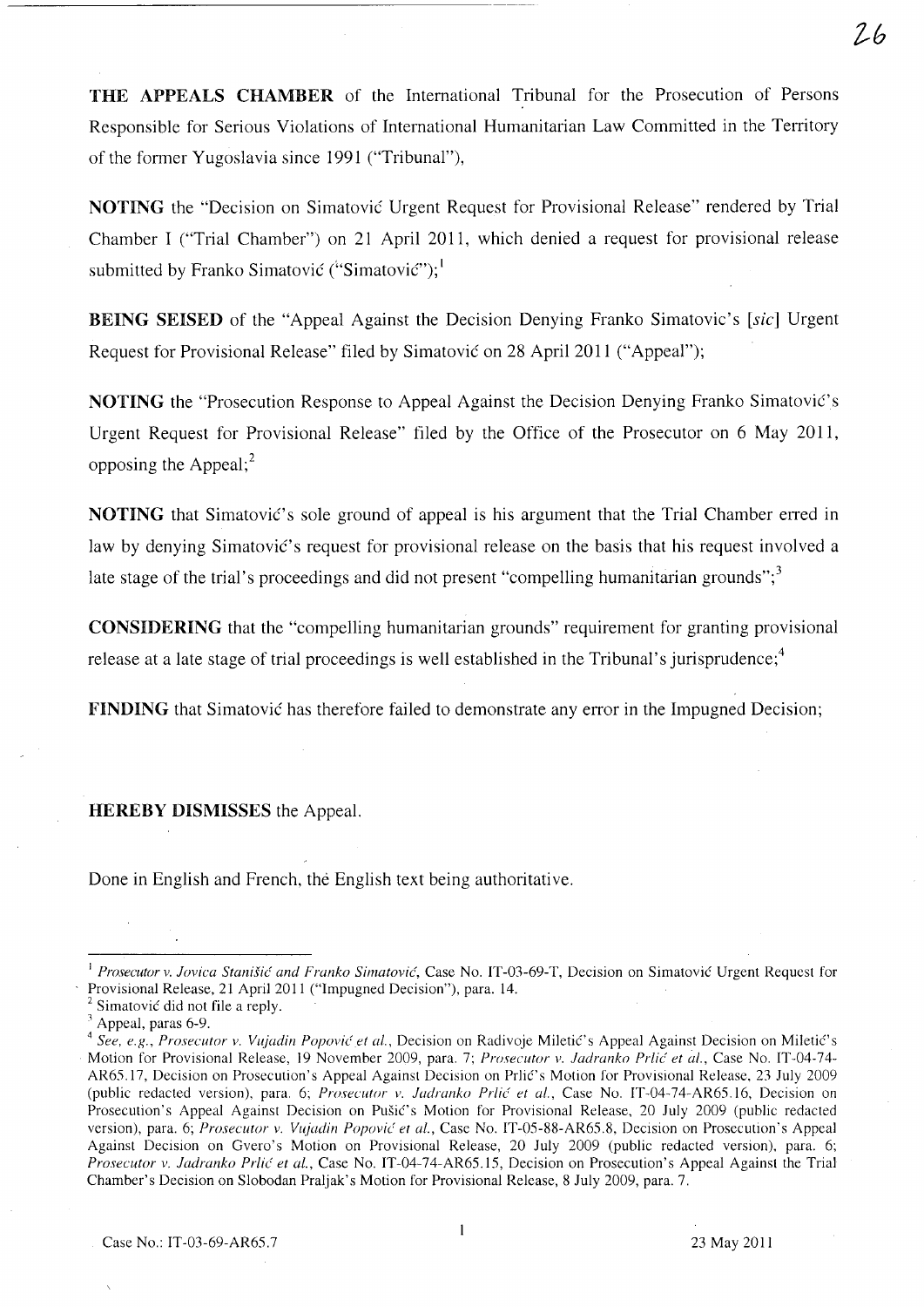Judge Mehmet Güney appends a dissenting opinion.

Dated this 23rd day of May 2011 At The Hague The Netherlands

 $\alpha$ an  $\mathbb N$ v

Judge Theodor Meron Presiding

**[Seal of the Tribunal]**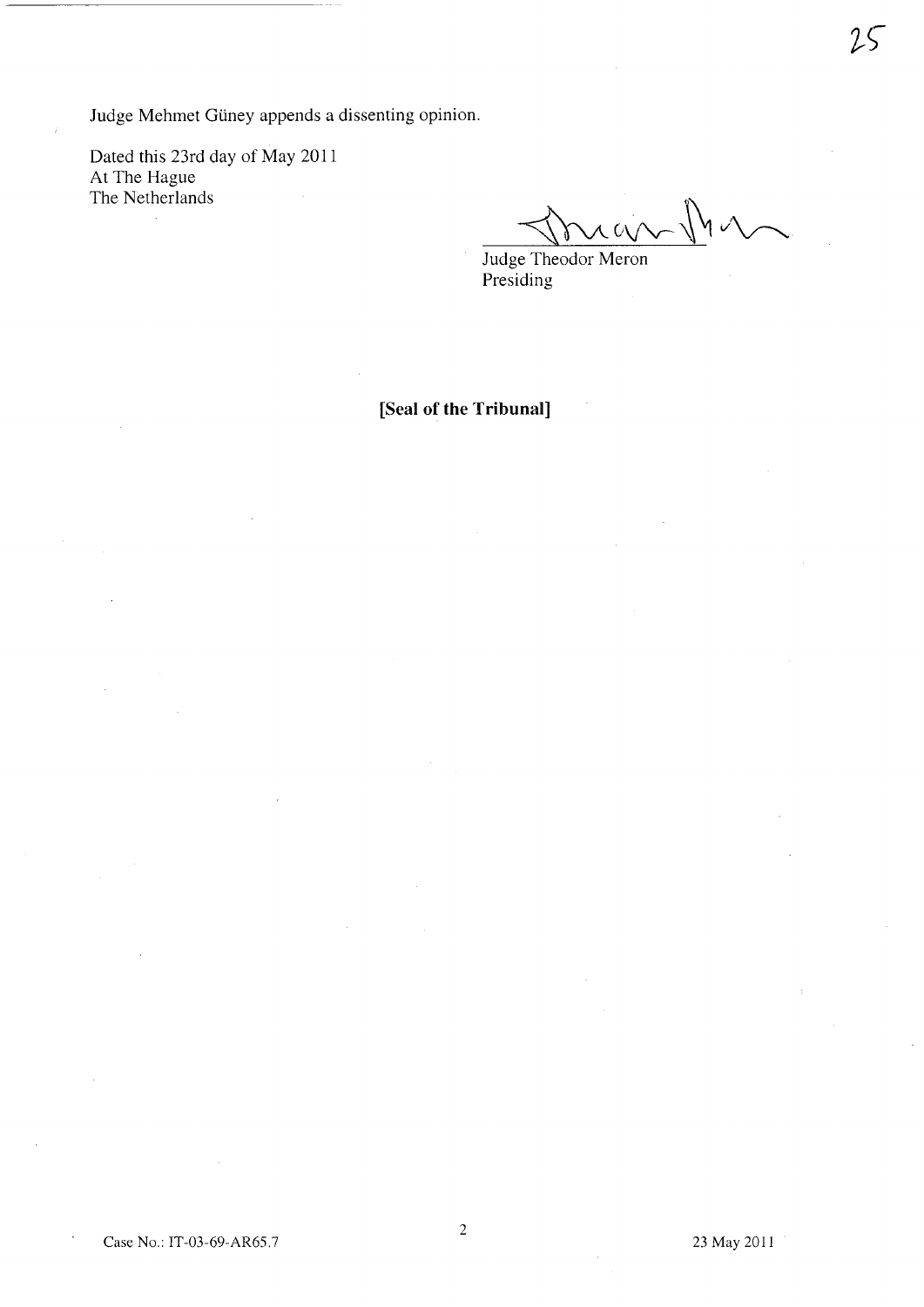# **I. DISSENTING OPINION OF JUDGE GUNEY**

1. On 21 April 2011, the Trial Chamber issued a decision ("Impugned Decision") denying the request of Mr. Simatovic ("Simatovic") for provisional release in relation to the period of time following the Rule 98 bis decision for failure to present sufficient compelling humanitarian grounds justifying his request.<sup>1</sup> In his Appeal, Simatovic argues that the Trial Chamber abused its discretion when demanding "compelling humanitarian grounds" in order to grant provisional release, since the jurisprudence is inconsistent on this issue? The majority of the Bench of the Appeals Chamber (the "Majority") rejects the Appeal stating in a concise decision that "the 'compelling humanitarian grounds' requirement for granting provisional release at a late stage of trial proceedings is well established in the Tribunal's jurisprudence. $\mathbf{r}^3$ 

2. I would like first to reiterate my opinion already expressed on this issue in countless decisions.<sup>4</sup> I remain of the opinion that the application of Rule  $(5 \text{ } (B)$  of the Rules does not impose an additional requirement on the accused to demonstrate the existence of "compelling humanitarian reasons" even at a late stage of the proceedings. Rather, these humanitarian grounds will "have to be assessed in the context of the two requirements of Rule 65 (B), and the weight attached to [them] as justification for provisional release will differ from one defendant to another depending upon all of the circumstances of the case."<sup>5</sup> I am of the view that the approach expressed by the Majority undermines the continuing presumption of innocence and effectively fetters the discretion of the Trial Chamber.<sup>6</sup>

*lJ{* 

<sup>1</sup>Impugned Decision, para. 13.

<sup>&</sup>lt;sup>2</sup> Appeal Against the Decision Denying Franko Simatovic's Urgent Request for Provisional Release, Case No. IT-03-69-T ("Appeal"), para. 6.

<sup>&</sup>lt;sup>3</sup> Majority Decision, p. 2.

*<sup>4</sup> Prosecutor* v. *Vujadin Popovic et aI.,* Case No. IT -05-88-AR65.11, Decision on Prosecution's Appeal Against Decision on Gvero's Further Motion for Provisional Release, 25 January 2010 (confidential, *"Cvero* Decision of 25 January 2010"), Joint Dissenting Opinion of Judges Güney and Liu; *Prosecutor v. Jadranko Prlić et al.*, Case No. IT-04-74-AR65.19, Decision on Prosecution's Appeal of the Trial Chamber's Decision to Provisionally Release Accused Praljak, 17 December 2009 (confidential), Partly Dissenting Opinion of Judge Güney; *Prosecutor v. Vujadin Popović et* al., Case No. IT-05-88-AR65.10, Decision on Radivoje Miletić's Appeal Against Decision on Miletić's Motion for Provisional Release, 19 November 2009 (confidential, "Miletic Decision of 19 November 2009"), Joint Dissenting Opinion of Judges GUney and Liu; *Prosecutor v. Ante Cotovina et aI.,* Case No. IT-06-90-AR65.3, Decision on Ivan Cermak's Appeal Against Decision on his Motion for Provisional Release, J August 2009 (confidential, *"Cermak*  Decision of 3 August 2009"), Partly Dissenting Opinion of Judges Güney and Liu; *Prosecutor v. Jadranko Prlić et al.*, Case No. IT-04-74-AR65.16, Decision on Prosecution's Appeal Against Decision on Pusic's Motion for Provisional Release, 20 July 2009 (confidential), Opinion Dissidente du Juge Güney.

*<sup>5</sup> Prosecutor* v. *Vujadin Popovic et aI.,* Case No. IT -05-88-AR65.3, Decision on Interlocutory Appeal of Trial Chamber's Decision Denying Ljubomir Borovcanin Provisional Release, 1 March 2007.

*<sup>6</sup> Prosecutor* v. *PrUc et 01.,* Case No. IT -04-74-AR65.7, Decision on "Prosecution's Appeal from *Decision relative a 10*  Demande de Mise en Liberté Provisoire de l'Accusé Petković Dated 31 March 2008", 21 April 2008, para. 17, Partly Dissenting Opinion of Judge Güney, paras. 1, 4; *Gvero* Decision of 25 January 2010, Joint Dissenting Opinions of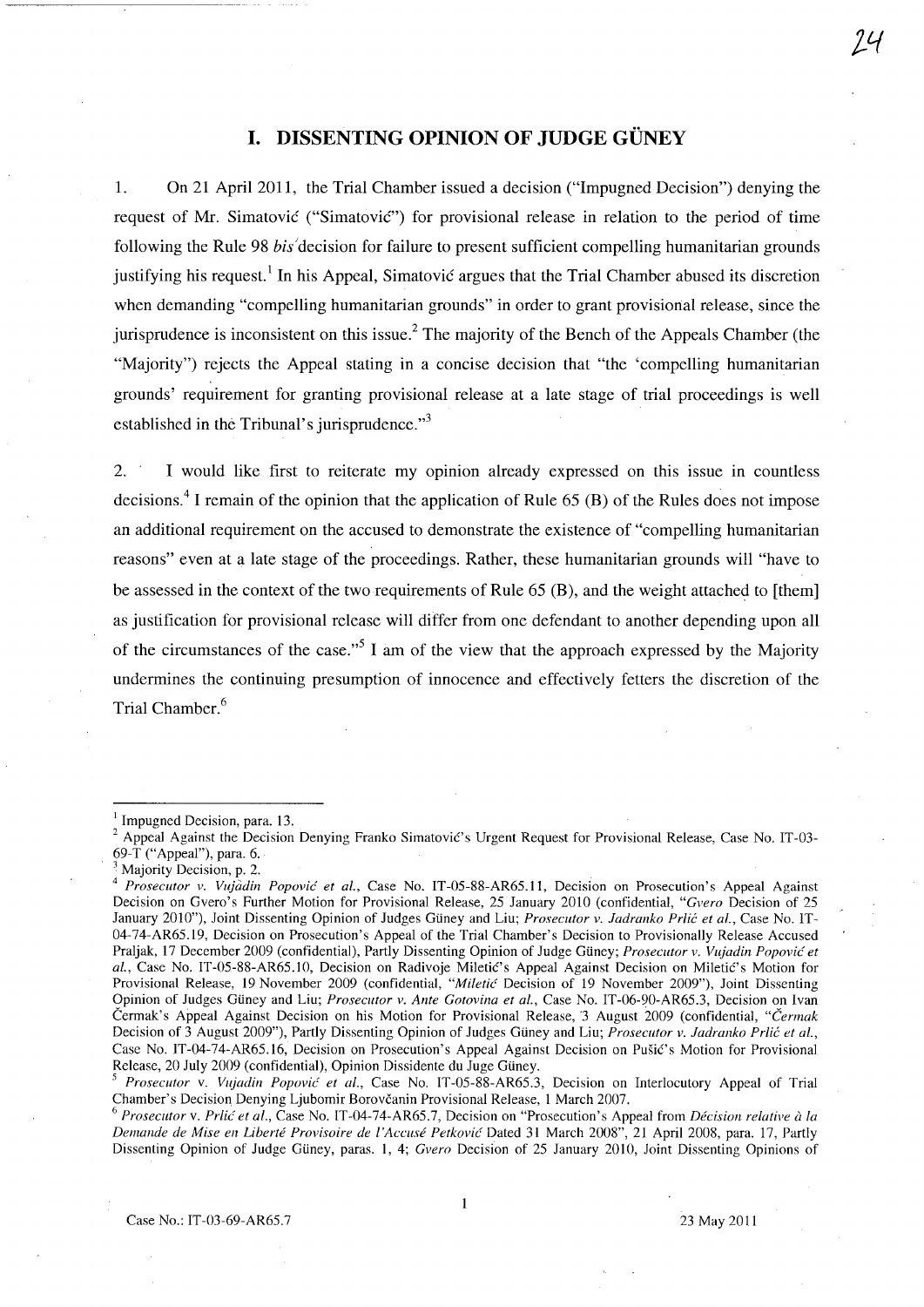3. Also, it is difficult for me to support the statement expressed in the Majority Decision that the compelling humanitarian reasons principle is "well-established" in the Tribunal's jurisprudence. Although this requirement has been part of the recent jurisprudence, the Majority description of the case law is both an overstatement and misleading, for the following reasons. Firstly, it neglects to reflect the fact that the requirement was reinstated by a slim majority of Appeals Chamber Judges (four out of seven) changing the Rules on Evidence and Procedures that were specifically amended in 1999 to remove it;<sup>7</sup> hence, a small change in the constitution of the Appeals Chamber could provoke an immediate change in the current trend.<sup>8</sup> Secondly, it remains controversial as three Judges of the Appeals Chamber have expressed their disagreement with it, and this disagreement is shared by several trial Judges.<sup>9</sup> Thirdly, establishing such a stringent criterion prior to the trial judgement is not supported by any international human rights instruments<sup>10</sup> or by any other international criminal law jurisdictions. $^{11}$ 

4. Consequently, I believe that the Appeals Chamber should have found that the Trial Chamber erred in finding that Simatovic was required to present "compelling humanitarian grounds justifying provisional release".12 Accordingly, I believe that the Appeals Chamber should have referred the matter. back. to the Trial Chamber to apply the correct legal standard and to determine, in the exercise of its discretion, whether the provisional release of Simatovic was warranted.

(B) Release may be ordered by a Trial Chamber only in *exceptional circumstances,* after hearing the host country and only if it is satisfied that the accused will appear for trial and, if released, will not pose a danger to any victim, witness or other person.

2

Judges Guney and Liu, para. 29; *Miletic* Decision of 19 November 2009, Joint Dissenting Opinion of Judges Guney and Liu, para. 1.

 $7$  IT/32/REV.17. Before this amendment of the Rules, Rule 65 (B) stated (IT/32/REV.16, 2 July 1999):

<sup>8</sup> I note that Judge Robinson, Judge Liu and I have steadily dissented on this issue. For instance *see Gvero* Decision of 25 January 2010 and *Prosecutor v. Mico Stanišić et al.*, Case No. IT-08-91-AR65.1, Decision on Mico Stanišić's Appeal against Decision on his Motion for Provisional Release, 11 May 2011, Dissenting Opinion of Judge Robinson. *Prosecutor v. Vujadin Popović et al., Case No. IT-05-88-T, Decision on Miletić's Motion for Provisional Release,* confidential with public dissenting· opinion of Judge Prost, 15 October 2009; *Prosecutor* v. *ladranko Prlic et al.,* Case No. IT-04-74-AR65.23, Decision on Valentin Coric's Appeal Against the Trial Chamber's "Décision relative à la demande de mise en liberte provisoire de I'Accuse Valentin CoriC", confidential, 24 December 2009 (duty Judge); *The Prosecutor* v. *Stanisic and Zupljanin,* Case No. IT-08-91-T, Decision Denying Mico Stanisic's Request for Provisional Release during the Break After the Close of the Prosecution Case with Separate Declaration of Judge Quy Delvoie, 25 February 2011 *("Stanišić Decision of 25 February 2011"*), paras. 14-26 and the separate opinion of Judge Delvoie; Impugned Decision, paras. 23-24.

 $10$  Article 21(3) of the ICTY Statute and the relevant principles enshrined in Articles 9(3) and 14(2) of the International Covenant on Civil and Political Rights and Article 5(3) of the European Convention on Human Rights ("ECHR"); ECHRjurisprudence has held that "[a]ny system of mandatory detention on remand is *per se* incompatible" with Article 5(3) of the European Convention for the Protection of Human Rights and Fundamental Freedoms ("ECPHRFF"), European Court of Human Rights, *Ilijkov* v. *Bulgaria,* Judgement, 26 July 2001, paras. 84 and 85.